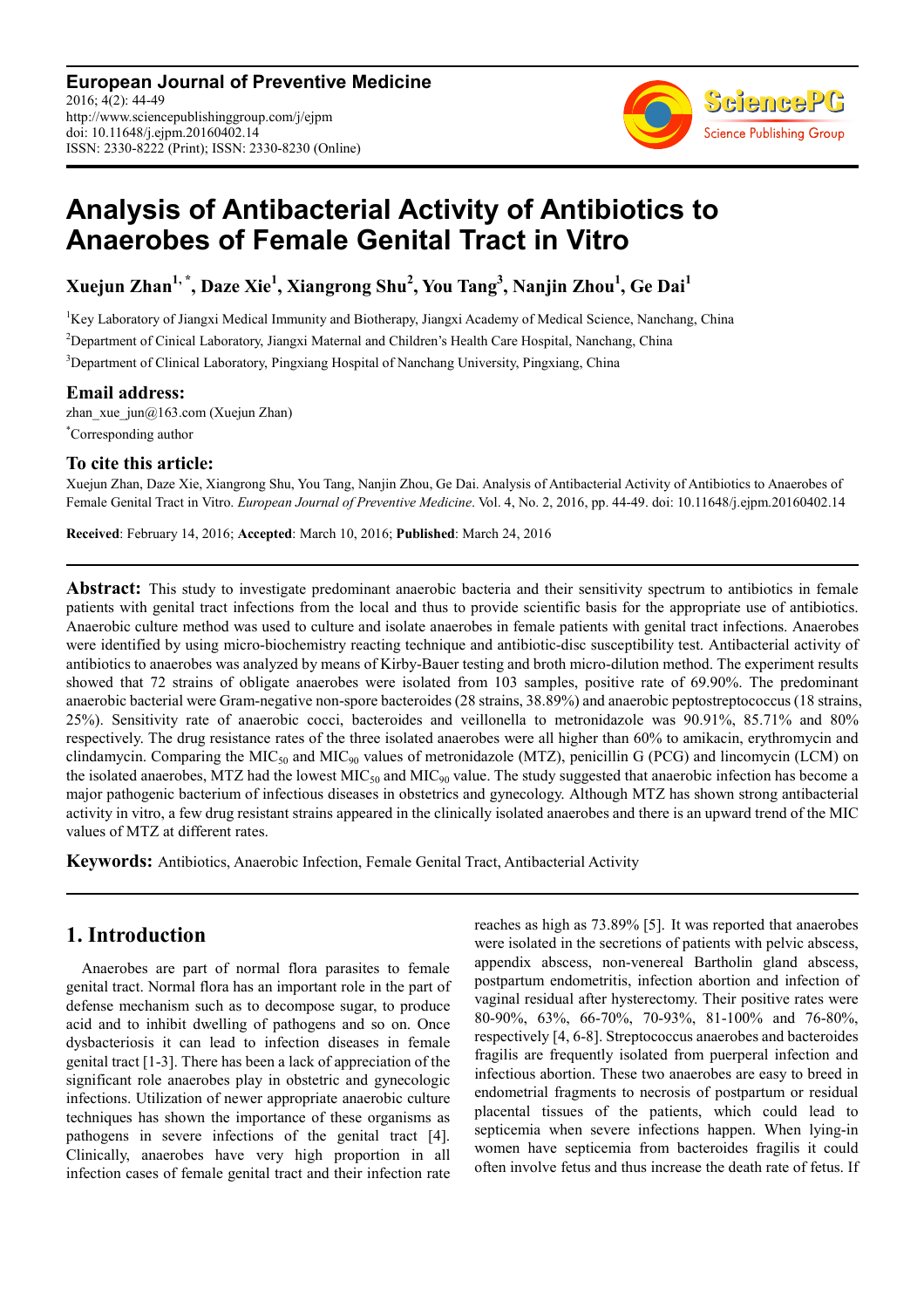infection abortion is complicated with uterus gangrene due to Clostridium perfringens, the patients could show very serious poisoning symptom, and patients' death rate could be as high as 50% [9]. Anaerobes infection is also related to bacterial vaginosis and nonspecific vaginitis [10, 11]. Therefore, gynecologists and obstetricians must pay a great attention to diagnosis and treatment of anaerobic infections in female genital tract.

At present use of antibiotics is still the major treatment method for anaerobic infections. However, anti-anaerobic drugs and non-antianaerobic drugs are quite different. As the widespread use of antibiotics in recent years, resistance of anaerobes to the drugs is also increasing. It is believed that the resistance rate of anaerobes to metronidazole (MTZ), an effective antibiotic to anaerobes, is about 5 - 10% [12]. There were few reports in China about predominant bacteria of anaerobic infection of female genital tract and the predominant bacteria of anaerobic infection and drug sensitivity spectrum are different for different regions and hospitals. Therefore drug usage would be empirical, based on the drug sensitivity spectrum of the region and laboratory. This study is to analyze predominant anaerobic bacteria and antibacterial activity of antibiotics in local female patients with genital tract infections and to provide scientific basis for the appropriate antibiotics use to treat the anaerobic infections.

# **2. Material and Method**

#### *2.1. General Information*

There are 103 cases of untreated acute and chronic genital tract infection cases in the obstetrics and gynecology department of a local hospital. Among them are 35 cases of intrauterine infection, 26 of pelvic abscess, 8 of salpinx abscess, 15 of salpingitis, 11 of postoperative infection, and 8 of puerperal infection. Ages of patients: 22 – 45 years old.

#### *2.2. Reagents*

Medium and additive: Nutrient agar (Beijing AoBox Biotechnology Ltd.), CDC Anaerobic Agar, Brucella Broth, Hemin, Vitamin K1 (Qingdao Haibo Bio-technology Co. Ltd.)

Antibiotics: Metronidazole (MTZ, Sichuan Kelun Pharmaceutical Co., Ltd.), Penicillin G (PCG, Northern China Pharmaceutical Co., Ltd.), Lincomycin (LCM, Changzhou Lanling Pharmaceutical Co., Ltd.)

Susceptibility paper: Metronidazole and 8 others (Hangzhou Microbial Reagent Co. Ltd.)

Chemicals: Sodium thioglycolate (Qingdao Rishui Biotechnology Co. Ltd.), anaerobic gas agent (Mitsubishi Gas Chemical Company, Inc.), anaerobic indicator (custom made)

#### *2.3. Equipment*

Water insulation thermostatic incubator (Shanghai, PYX-DHS-40×50), Optical Microscope (Japan, Olympus), Anaerobic tank (Mitsubishi Gas, Model C-31), Level Ⅱ biological safety cabinet (Singapore, Model AC2-451), U-bottom 8x12 well Polystyrene microplates (Corning Incorporated, USA)

#### *2.4. Sample Collection*

Secretions were collected by doctors in the obstetrics and gynecology department according to the method in reference [13]. For Patients with pelvic abscess, Pus was taken from the uterus rectum depression after being disinfected. Uterine secretions were taken with sterilized catheter. The catheter, covered with a protected film pouch, was inserted into uterus and the film pouch was broken to extract the secretions. The collected secretions were placed in sterilized culture-transporting vials containing sodium thioglycolate and immediately sent for testing.

#### *2.5. Isolation, Culturing and Identification of Anaerobes*

After collection, samples were immediately inoculated in CDC anaerobic blood agar plates (containing 5% defibrinated sheep blood, 0.01% vitamin K1 and hemin). They were quickly placed in anaerobic tanks with anaerobe-producing gas agent and indicating agent and cultured at 37°C for 48 -72 hours. Suspicious bacteria strains were selected and the Gram stain was performed. This was followed by aero-tolerant test. Suspicious strains were inoculated in blood nutrient agar plate and CDC anaerobic blood agar plate, respectively. The former was placed in aerobic environment and the latter in an anaerobic tank. Both were cultured at 37°C for 48 -72 hours. Based on the growth of bacteria in the two blood plates, obligate anaerobes and facultative anaerobes were identified. The obligate anaerobes were selected and further tested for anaerobes identification in reference to literature [14], including drawing test, capsuling, spore, flagella test, and antibiotics paper test, etc. Biochemical experiments were then performed on the anaerobes using micro biochemical reaction method [15] to identify the strains of anaerobes.

#### *2.6. Sensitivity of Isolated Clinical Anaerobic Strains to Antibiotics*

Sensitivity of isolated clinical anaerobic strains to 9 antibiotics was determined by the K-B method according to Literature [16] and drug-resistant strains were selected.

Using U-bottom 8X12 well Polystyrene microplates, minimum inhibitory concentration (MIC) and minimum bactericidal concentration (MBC) of anaerobes to metronidazole (MTZ), penicillin G (PCG), and Lincomycin (LCM) were determined to refer NCCLS Broth Microdilution Method [14, 17] and with bacteroides fragilis ATCC25295 as quality control strain. The procedure is described as follows.

MTZ, PCG and LCM were dissolved and diluted to 2,560µg/ml (storage solution) with warm distilled water, phosphate buffered saline (PBS) of PH6.0 and PH7.8, respectively. They were stored at -20°C. When in use, the storage solution was diluted with Brucella broth 10 times into application solution and the application solution was further double diluted until the  $11<sup>th</sup>$  tube so that the antibiotics concentrations in the tubes are 256, 128, 64, 32, 16, 8, 4, 2, 1,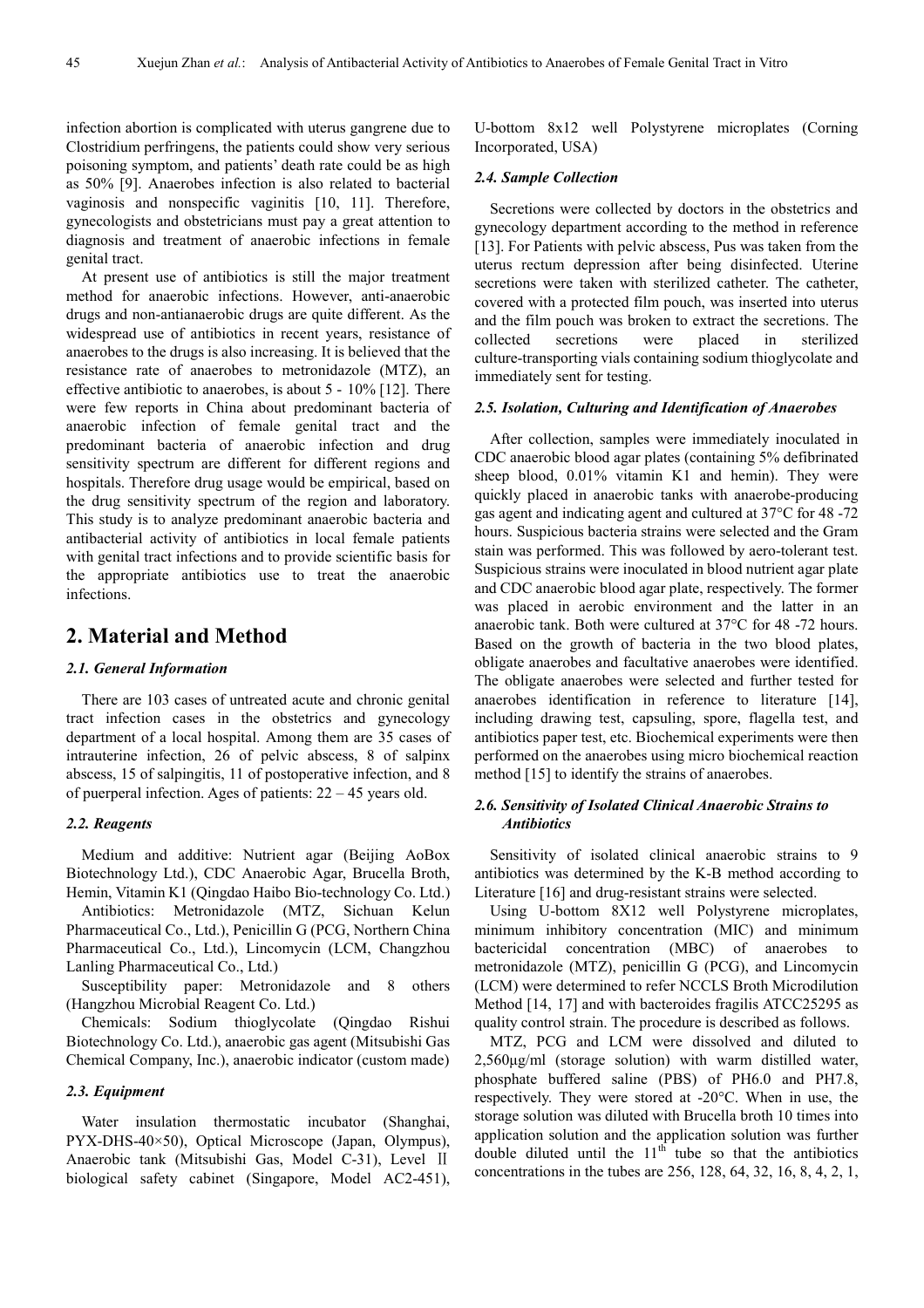#### 0.5, and 0.25µg/ml.

Preparation of bacterial solution: Defrost the frozen anaerobes and inoculate it in CDC anaerobic blood agar plate. Cultivate in anaerobic environment for 48 hours. Select 3-4 medium size strains, and transplant them into 3ml sodium thioglycolate broth for enrichment. After 24-hour anaerobic culture, the bacterial solutions were diluted to  $10^5$ - $10^6$  CFU/ml for future use.

Method of Operation: On the 96 well microplates, inject 50µl of double-diluted series of antibiotic solutions and 50µl diluted bacterial solutions to well 1 -11 on each row. As a reference the  $12<sup>th</sup>$  well was added broth without antibiotic solution and 50 $\mu$ l diluted bacterial solutions. Therefore the final antibiotics concentrations are one half of the injected solutions. Shake the plate on a micro-oscillator to mix the solution inside the wells. Cultivate anaerobically for 24-48 hours and make observations.

Analysis of Results: lowest concentration of the well with no bacteria growth would be the MIC. Inoculate the cultures with no turbid growth were inoculated to CDC anaerobic blood agar plate and cultivate for 24 hours, the lowest concentration of the well with no bacteria growth would be the MBC.

# **3. Results**

#### *3.1. Isolation, Culturing and Identification of Anaerobes*

Out of 103 clinical samples, isolated and cultivated are 72 obligate anaerobes (69.90%), 23 facultative anaerobes (22.33%), and 8 culture negatives (7.77%). Among them the predominant anaerobic bacteria is anaerobic non-spore forming Gram-negative bacteroides (28 strains, 38.89%), next is peptostreptococcus (18 strains, 25%). (Table 1)

|  |  |  |  |  | Table 1. Category of Anaerobes from Female Genital Tract Infection. |
|--|--|--|--|--|---------------------------------------------------------------------|
|--|--|--|--|--|---------------------------------------------------------------------|

| <b>Tuble 1.</b> Calc <sub>o</sub> ory of <i>Indicious</i> from I chance Schillar Index Infection. |                      |                     |                          |                                  |  |  |  |  |
|---------------------------------------------------------------------------------------------------|----------------------|---------------------|--------------------------|----------------------------------|--|--|--|--|
| G staining and morphology                                                                         | <b>Bacteria Type</b> | <b>Strains</b>      | <b>Number of Strains</b> | <b>Subtotal &amp; Percentage</b> |  |  |  |  |
|                                                                                                   |                      | P. tetradius        | 3                        |                                  |  |  |  |  |
|                                                                                                   |                      | P. prevotii         | 3                        |                                  |  |  |  |  |
|                                                                                                   |                      | P. magnus           | $\overline{4}$           |                                  |  |  |  |  |
| $G+ cocci$                                                                                        | Peptostreptococcus   | P. productus        | $\overline{c}$           |                                  |  |  |  |  |
|                                                                                                   |                      | P. anaerobius       | 6                        |                                  |  |  |  |  |
|                                                                                                   |                      |                     |                          | 18(25%)                          |  |  |  |  |
|                                                                                                   | Peptococcus          | P. niger            | $\mathfrak{Z}$           | 3(4.17%)                         |  |  |  |  |
|                                                                                                   | Veillonella          | V. parvala          | 8                        |                                  |  |  |  |  |
| G cocci                                                                                           |                      | V. alkaligenous     | $\overline{2}$           |                                  |  |  |  |  |
|                                                                                                   |                      |                     |                          | $10(13.88\%)$                    |  |  |  |  |
|                                                                                                   |                      | B. fragilis         | 16                       |                                  |  |  |  |  |
|                                                                                                   |                      | B. vulgatus         | $\overline{2}$           |                                  |  |  |  |  |
|                                                                                                   |                      | B. thetaiotamicron  | 3                        |                                  |  |  |  |  |
| Non-spore forming G <sup>-</sup><br>bacillus                                                      | <b>Bacteroides</b>   | B. intermedia       | $\overline{2}$           |                                  |  |  |  |  |
|                                                                                                   |                      | B. asaccharolyticus | $\overline{c}$           |                                  |  |  |  |  |
|                                                                                                   |                      | B. melaninogenieus  | 3                        |                                  |  |  |  |  |
|                                                                                                   |                      |                     |                          | 28(38.89%)                       |  |  |  |  |
|                                                                                                   |                      | E. contortum        | 3                        |                                  |  |  |  |  |
| Non-spore forming G <sup>+</sup>                                                                  | Eubacterium          | E. lentum           | $\overline{4}$           |                                  |  |  |  |  |
| bacillus                                                                                          |                      |                     |                          | 7(9.72%)                         |  |  |  |  |
|                                                                                                   | Lactobacillus        | L. lactobacillus    | 3                        | 3(4.17%)                         |  |  |  |  |
| Spore G <sup>+</sup> bacillus                                                                     | Clostridium          | C. perfringens      | 3                        | 3(4.17%)                         |  |  |  |  |
| Total                                                                                             |                      |                     |                          | 72(100%)                         |  |  |  |  |

#### *3.2. Antibacterial Activity of Antibiotics to the Isolated Clinical Anaerobes*

#### *3.2.1. Sensitivity of Anaerobes to 9 Antibiotics*

Our results showed that drug resistance rates of peptostreptococcus to rifampicin, chloromycetin, vancomycin were all 27.27%; and the resistance rates were 45.45% and 18.18% to penicillin and piperacillin, respectively. Resistance rates of veillonella to chloromycetin and piperacillin are 30% and 50%, respectively, while the rates to rifampicin, penicillin, vancomycin are all greater than 70%. Resistance rates of bacteroides to rifampicin, chloromycetin are 52.38% and 42.86%, respectively, rates to piperacillin, penicillin, vancomycin are all greater than 60%. Resistance rate of the three anaerobes to amikacin, erythromycin, clindamycin are

also greater than 60%. (Table 2)

#### *3.2.2. MIC and MBC of MTZ, PCG and LCM to Anaerobes* MIC50 (Minimum concentration of half inhibitory bacterium) and  $MBC_{50}$  (Minimum concentration of half

bactericidal) of MTZ, PCG and LCM to anaerobes are compared in the following. It is found that to anaerococcus MTZ has lowest  $MIC<sub>50</sub> (2.0µg/ml)$ , which was 4 times lower than that for PCG  $(8.0\mu g/ml)$  and LCM  $(8.0\mu g/ml)$ , respectively. To bacteroides the MIC<sub>50</sub> of MTZ was  $2.0\mu g/ml$ , 4 times and 8 times lower than PCG and LCM, respectively. (Table 3) The  $MBC_{50}$  value of MTZ to anaerococcus was 2.0µg/ml, 4 and 8 times lower than that of PCG and LCM, respectively. To bacteroides the MBC $_{50}$  value is also 2.0 $\mu$ g/ml, 8 times lower than PCG and LCM. (Table4)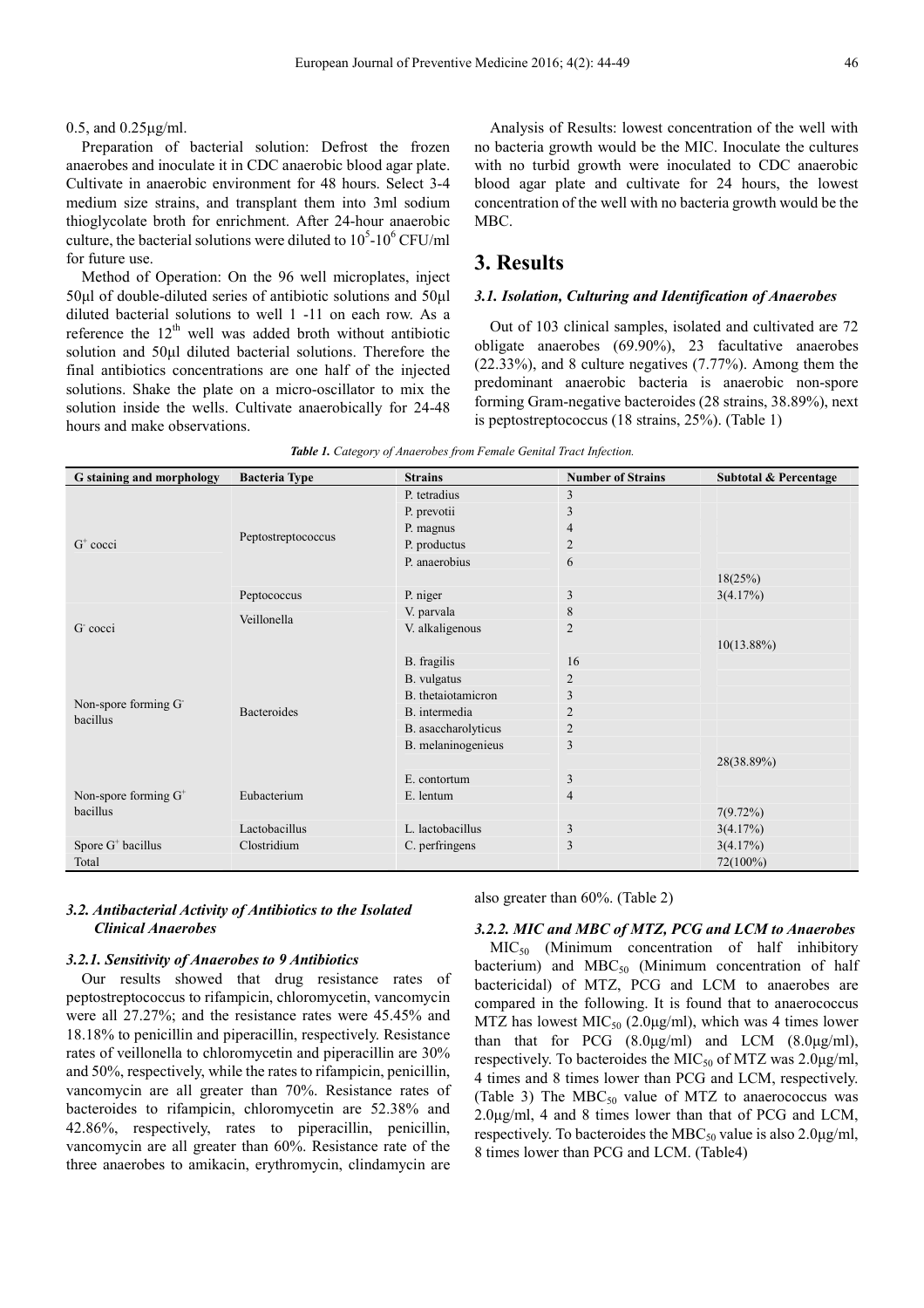| <b>Antibiotics</b> | <b>Bacteria Strains</b> |          |                |                         |                |                  |              |                         |                |                 |
|--------------------|-------------------------|----------|----------------|-------------------------|----------------|------------------|--------------|-------------------------|----------------|-----------------|
|                    | Peptococcus (3)         |          |                | Peptostreptococcus (11) |                | Veillonella (10) |              | <b>Bacteroides</b> (21) |                | Eubacterium (5) |
|                    | S                       | $\bf{R}$ | S              | R                       | S              | R                | S            | R                       | S              | $\bf{R}$        |
| AK                 |                         | 2(66.67) | $\overline{4}$ | 7(63.64)                | 3              | 7(70)            | 6            | 15(71.43)               | 4              | (20)            |
| EM                 | $\overline{2}$          | 1(33.33) | 3              | 8(72.73)                | 3              | 7(70)            | 8            | 13 (61.90)              | 3              | 2(40)           |
| <b>MTZ</b>         | 3                       | 0(0)     | 10             | 1(9.09)                 | 8              | 2(20)            | 18           | 3(14.29)                | 5              | 0(0)            |
| DA                 |                         | 2(66.67) | 3              | 8(72.73)                |                | 9(90)            | 5            | 16(76.19)               | 3              | 2(40)           |
| <b>RD</b>          |                         | 1(33.33) | 8              | 3(27.27)                | $\overline{2}$ | 8(80)            | 10           | 11(52.38)               | 4              | 1(20)           |
| CM                 |                         | 0(0)     | 8              | 3(27.27)                |                | 3(30)            | 12           | 9(42.86)                | 5              | 0(0)            |
| PIP                | $\overline{2}$          | 1(33.33) | 9              | 2(18.18)                | 5              | 5(50)            | 8            | 13 (61.90)              | $\overline{2}$ | 3(60)           |
| <b>PCG</b>         | 2                       | 1(33.33) | 6              | 5(45.45)                | $\mathbf{0}$   | 10(100)          | $\mathbf{r}$ | 14 (66.67)              |                | 4(80)           |
| VA                 | 2                       | (33.33)  | 8              | 3(27.27)                | $\mathbf{0}$   | 10(100)          | 2            | 19 (90.48)              |                | 4(80)           |

*Table 2. Sensitivity of Anaerobes to 9 Antibiotics.* 

Note: (1)  $S -$  Sensitivity;  $R -$  drug resistance

(2) AK-Amikacin; EM-Erythromycin; MTZ -Metronidazole; DA -Clindamycin; RD -Rifampicin; CM -Chloromycetin; PIP -Piperacillin; PCG -Penicillin; VA-Vancomycin

(3) Among 21bacteroides strains, there are 16 Strains of bacteroides fragilis, 3 strains of bacteroides melaninogenicus and 2 strains of bacteroides vulgatus.

| <b>Antibiotics</b> | <b>Anaerobes strains</b> | Minimum Inhibitory Concentration (μg/ml) |          |                             |               |                |          |                |                |                   |                |                |                          |                          |
|--------------------|--------------------------|------------------------------------------|----------|-----------------------------|---------------|----------------|----------|----------------|----------------|-------------------|----------------|----------------|--------------------------|--------------------------|
|                    |                          | $\leq 0.125$                             | 0.25     | 0.50                        | 1.0           | 2.0            | 4.0      | 8.0            | 16.0           | 32.0              | 64.0           | 128            | MIC <sub>500</sub>       | $MIC_{90}$               |
| MTZ(1)             | Anaerococcus (24)        |                                          | $\theta$ | 3                           |               | 4              | 5        | $\mathcal{L}$  | C              | $\mathbf{\Omega}$ | $\theta$       | $\theta$       | 2.0                      | 16.0                     |
|                    | Bacteroides (20)         | $\overline{2}$                           |          | $\theta$                    | 4             | $\mathfrak{D}$ | 6        |                | $\overline{2}$ | $\theta$          | $\mathbf{0}$   | $\theta$       | 2.0                      | 8.0                      |
|                    | Eubacterium (3)          | $\theta$                                 | $\theta$ |                             |               | $\Omega$       | $\Omega$ | $\mathbf{0}$   | $\Omega$       | $\theta$          | $\mathbf{0}$   | $\theta$       | $\sim$                   | $\overline{\phantom{0}}$ |
|                    | Anaerococcus (22)        | $\mathbf{0}$                             | $\theta$ |                             | $\mathcal{L}$ | $\Omega$       | 4        | 6              | 5              | $\gamma$          |                |                | 8.0                      | 32.0                     |
| PCG(2)             | Bacteroides (21)         | $\mathbf{0}$                             | $\theta$ | $\mathcal{D}_{\mathcal{A}}$ |               |                | 3        | $\overline{4}$ | $\overline{2}$ | $\varsigma$       | $\overline{2}$ |                | 8.0                      | 32.0                     |
|                    | Eubacterium (3)          | $\theta$                                 | $\theta$ | $\theta$                    |               | $\Omega$       | $\Omega$ | $\overline{0}$ | $\overline{2}$ |                   | $\Omega$       | $\Omega$       | $\overline{\phantom{a}}$ | $\overline{\phantom{a}}$ |
| LCM(3)             | Anaerococcus (20)        | $\mathbf{0}$                             | $\theta$ | $\mathcal{L}$               |               | C              |          | $\overline{4}$ | 3              |                   | $\overline{2}$ | 3              | 8.0                      | 64.0                     |
|                    | Bacteroides (21)         | $\overline{0}$                           |          |                             | $\theta$      | $\theta$       |          | $\overline{2}$ | 5              | $\overline{2}$    | 6              | $\overline{4}$ | 16.0                     | 64.0                     |
|                    | Eubacterium (3)          | $\theta$                                 | $\theta$ | $\theta$                    | $\theta$      | $\mathbf{0}$   |          | 2              | $\mathbf{0}$   | $\mathbf{0}$      | $\mathbf{0}$   | $\mathbf{0}$   | ۰                        | $\overline{\phantom{a}}$ |

*Table 3. Minimum Inhibitory Concentration (MIC) of Antibiotics to Anaerobes.* 

Note: (1)24 anaerococcus include: 2 peptococcus, 14 peptostreptococcus, 8 veillonella, 20 bacteroides include 15 bacteroides fragilis, 2 bacteroides vulgatus and 3 bacteroides melaninogenicus

(2) 22 anaerococcus include: 2 peptococcus, 12 peptostreptococcus, 8 veillonella, 21 bacteroides include 15 bacteroides fragilis, 3 bacteroides thetaiotaomicron and 3 bacteroides melaninogenicus

(3) 20 anaerococcus include: 2 peptococcus, 12 peptostreptococcus, 6 veillonella, Categories of 21 bacteroides were the same 2

2. MIC<sub>50</sub>( $_{90}$ ): Minimum concentration of half (90%) inhibitory bacterium

MBC50(90): Minimum concentration of half (90%) bactericidal

*Table 4. Minimum Bactericidal Concentration of Antibiotics to Anaerobes (µg/ml).* 

| <b>Antibiotics</b> | <b>Anaerobes strains</b> | <b>MBC</b> range     | $MBC_{50}$ | $MBC_{90}$ |
|--------------------|--------------------------|----------------------|------------|------------|
| MTZ                | Anaerococcus (24)        | $\leq 0.125 \sim 64$ | 2.0        | 16.0       |
|                    | Bacteroides (20)         | $< 0.125 \sim 32$    | 2.0        | 16.0       |
| <b>PCG</b>         | Anaerococcus (22)        | $1.0 \sim > 128$     | 8.0        | 64.0       |
|                    | Bacteroides (21)         | $1.0 \sim > 128$     | 16.0       | 64.0       |
| <b>LCM</b>         | Anaerococcus (20)        | $1.0 \sim > 128$     | 16.0       | 64.0       |
|                    | Bacteroides (21)         | $0.25 \sim > 128$    | 16.0       | 64.0       |

# **4. Discussion**

Anaerobic bacteria are opportunistic pathogens. Under normal circumstances, they are parasitic to production channel and may not lead to sickness. However, when bodys defenses is weak or being weaken due to injury, surgery, giving birth, local blood deficiency, damaged or necrotic tissue, foreign objects such as IUDs, exogenous microorganisms grow and reproduce to cause tissue damage. Bacteria in the vagina could

migrate up to intrauterine and oviduct. If accompanied with aerobic bacteria, it provides a good environment for the anaerobes to grow and reproduce, causing genital inflammation [18]. After the infection, inappropriate use of antibiotics could lead to dysbacteriosis and the increase of anaerobic infections [19]. In this study 72 strains of obligate anaerobes were isolated from 103 clinical samples of female reproductive tract infections and the positive rate is 69.9%, close to the rate of 68% reported by Zhang et al. [20]. Among the 72 anaerobes there are 18 peptostreptococcus (25%) and 16 bacteroides fragilis (22.22%), different from those obtained by Chen et al. (30.15% and 12.69%) [21]. There are also 8 strains of veillonella (11.11%), which is higher that the results from Zhang (1.2%) and Zhao (7.4%) [20, 22].

Both cephalosporin and penicillin have β-lactam ring in their molecular structures. Their bacteria-fighting mechanism is to suppress the formation of bacteria cell wall and destroy the bacteria's physiological functions, thus avoiding the infection. However, as the antibiotics are widely used in recent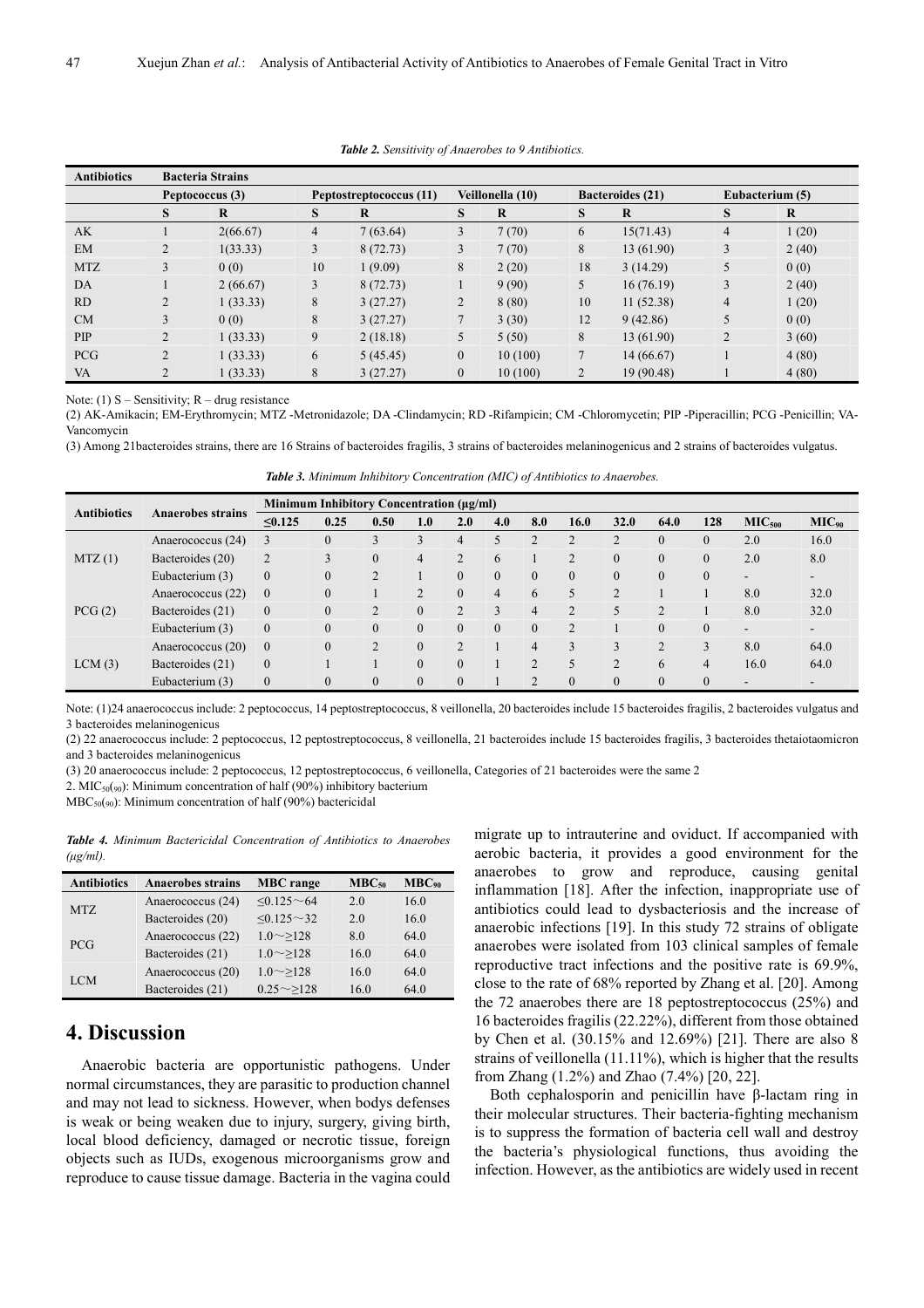years, there is a gradual increase in the β-lactamase species and active spectra. Abuses of β-lactam antibiotics further increase number of bacteria that contain β-lactamase, making the drug less effective. Fragile bacteroides are the most common opportunistic pathogens in clinical non-spore forming anaerobes. Its drug resistance mechanisms for β-lactam ring antibiotics are: (1) most bacteroides fragilis can produce β-lactamase [23] and break up the β-lactam ring, making it inactive; (2) β-lactamase can quickly combine with β-lactam drugs so that the drugs remain in between the cell walls and cannot reach and work with penicillin, making it drug resistance [24]. In this study we analyzed the sensitivity of several isolated clinical anaerobes to MTZ and other antibiotics. Our results show that the drug resistance rates of bacteroides (mainly fragile bacteroides) to penicillin and clindamycin were 66.67% and 76.19%, respectively. The former were lower than those reported by Cao and Fan'results (100%、78.6%) and the latter were higher than those reported by Cao and Fan'results (20%、28.6%) [25, 26]. The rates for piperacillin and chloromycetin were 61.90% and 42.86% respectively, both of which were higher than the results by Cao et al [25]. Resistant rate of bactericides to vancomycin, erythromycin were 90.48%, 61.90% respectively. The results were higher than those reporte by Zhou et al (45.10%, 46.13%) [27]. Sensitivity rates of peptostreptococcus, bacteroides and veillonella to MTZ are the highest, being 90.91%, 85.71% and 80% respectively. Besides MTZ, other antibiotics that peptostreptococcus is highly sensitive to are piperacillin, rifampicin, chloromycetin, and vancomycin. Among them the rate is 81.82% for piperacillin and 72.73% for the other three. The sensitive rates for MTZ and piperacillin in vitro were in agreement with the treatment results of anaerobic infections in female genital tract with these two drugs reported by Creatsas and Sweet et al. [28, 29]. The antibiotics that veillonella is highly sensitive to is chloromycetin (70%), but the rate was lower than those reporte by wang et al (100%) [30].

After analyzing the antibacterial activity of MTZ, PCG and LCM to various anaerobes, we found that MIC to suppress 50% and 90% bacteroides were 2.0µg/ml and 8.0µg/ml for MTZ and they are higher than those obtained by zhang et al (0.25µg/ml, 4.0µg/ml ), respectively [31]. MIC to suppress 50% and 90% anaerococcus were 2.0µg/ml and 16.0µg/ml respectively, and the fomer was lower than Zhou'results and the latter was same as those reported by Zhou et al.  $(8.0\mu\text{g/ml}, 16.0\mu\text{g/ml})$  [32]. MIC<sub>50</sub> value of LCM to anaerococcus and bacteroides were 8.0 and 16.0µg/ml respectively, and they were higher than Wang's results  $(2.0\mu g/ml, 2.0\mu g/ml)$ . MIC<sub>90</sub> values of LCM to the two anaerobes were both 64.0.0µg/ml. The results are higher than those reported by Wang et al (16.0, 16.0µg/ml), respectively [33]. MIC<sub>50</sub> values of PCG to the two anaerobes were both 8.0 $\mu$ g/ml and MIC<sub>90</sub> values were both 32.0 $\mu$ g/ml. The former were half of Deng's results (16.0µg/ml), the latter were the same as Deng's results [34]. Our results shows that among the three MTZ has the strongest antibacterial activity and is still the drug of first choice for anaerobic infections.

### **5. Conclusion**

In this study 72 anaerobes were isolated from samples taken from 103 female reproduction tract infection patients. Our analysis demonstrates that anaerobic bacteria and gynecological infectious diseases are closely related. Anaerobic infection has become an issue in clinical gynecology that cannot be ignored. Although our in vitro experiments showed high sensitivity of isolated clinical anaerobes to MTZ, some strains appear drug-resistant. For this group of data, drug resistance rate of bacteroides to MTZ is 14.28%, higher than 11 years ago (5–10%) [12]. MIC<sub>50</sub> and MIC90 values of MTZ to bacteroides are also significantly higher than 15 years ago [31]. This indicates that the resistance of anaerobic bacteria to MTZ is gradually increasing and should cause attention of clinical workers.

## **Acknowledgements**

This study was supported by a grant from the Health Department of Jiangxi Province for Science and Technology Program Foundation (No. 2012A121)

# **References**

- Zhou X, Bent SJ, Schneider MG, et al. "Characterization of vaginal microbial communities in adult healthy women using cultivation-independent methods", *Microbiology*, 150(8), 2565-2573 (2004)
- [2] Mikamo H, Sato Y, Hayasaki Y, et al. "Vaginal microflora in healthy women with Gardnerella vaginalis", *Journal of infection and Chemotherapy*, 6(3): 173-177 (2000)
- [3] Moraes LA, Stussi JS, Lilenbaum W, et al. "Isolation and identification of fungi from vaginal flora in three species of captive Leontopithecus" *Am J Primatol*, 64(3): 337-343 (2004)
- [4] Sweet RL. "Anaerobic infections of the female genital tract", *Am J Obstet Gynecol*, 122(7): 891-901(1975)
- [5] Tally FP, Gorbacb SL. "Clinical aspects of anaerobic infection", *Journal of Infection*, (supplement) 1: 25-37(1979)
- [6] Bartlett JG. "Anaerobic infection of the pelvis", *Clin Obstet Gynecol*, 22(2): 351-360(1979)
- [7] Chow AW, Marshall JR, Guze LB. "Anaerobic infections of the female genital tract: Prospects and perspectives", *Obstet Gynecol Surv*, 30(7): 477-494(1975)
- [8] Thadepalli H, Gorbach SL, Keith L. "Anaerobic infections of the female genital tract: Bacteriologic and therapeutic aspects", *Am J Obstet Gynecol*, 117(8): 1034-1040 (1973)
- [9] Pritchard JA, Whalley PJ. "Abortion complicated by clostridium perfringens infection", *Am J Obstet Gynecol*, 111(4): 484-492(1971)
- [10] Eschenbach DA. "Bacterial vaginosis and anaerobes in obstetric-gynecologic infection", *Clin infect Dis*, 16 (Suppl 4:). S282-287(1993)
- [11] Spiegel CA, Amsel R, Eschenbach D, et al. "Anaerobic bacteria in nonspecific vaginitis", *N Engl J Med*, 303(11): 601-607(1980)